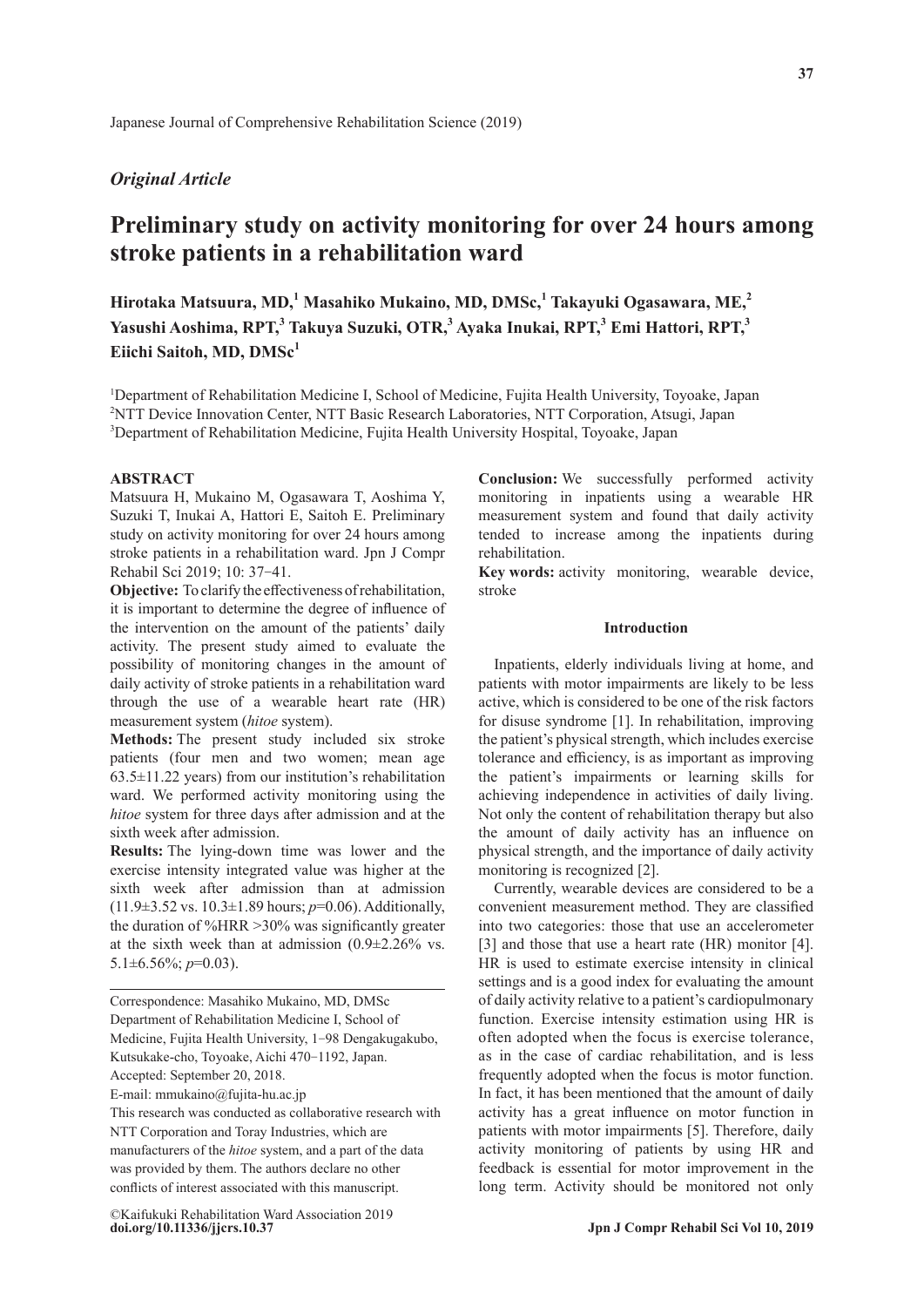during training periods but also during non-training periods since the activity time during non-training periods is much longer than that during training periods. Continuous measurement of HR for over 24 hours can provide a complete picture of daily activities. In activity monitoring, the accuracy of measurement should also be considered. Many recent studies have reported on convenient wearable devices, especially wrist-worn devices, for monitoring HR. Some studies showed that these devices have sufficient accuracy [6, 7]; however, others showed that these devices have limited accuracy [8-10]. Measurement error is likely to be high in patients with motor impairments who frequently use only the upper extremities [11].

Another type of wearable device is the "smart clothing system," and one such monitor is the *hitoe* system [12, 13]. This system uses *hitoe* wear that has embedded electrodes made of conductive fiber to monitor HR. Moreover, the *hitoe* transmitter placed at the center of the chest has an accelerometer that can estimate the position of the wearer (lying down or not). In this study, we monitored the amount of daily activity of six patients in the stroke rehabilitation ward at the time of admission and again during the sixth week after admission to evaluate the possibility of monitoring changes in the amount of daily activity by using a wearable HR measurement system (*hitoe* system).

#### **Methods**

#### **1. Participants**

The study enrolled first-stroke hemiparesis patients aged over 20 years who were admitted to the rehabilitation ward of our institution within 60 days of the event and between January 4 and March 3, 2018. We excluded patients receiving β-blockers and those with atrial fibrillation. Eventually, six patients (four men and two women) were included in the study. Of the six patients, one had suffered cerebral infarction and five cerebral hemorrhage. Four patients suffered right-side paralysis and two left-side paralysis. The mean patient age was 63.5±11.22 years. Additionally, the mean Functional Independence Measure (FIM) score was 77.8±25.13 at admission, and the mean time between onset and the first measurement was 26.8±13.52 days (range: 11–48 days) (Table 1).

The Ethics Committee of our institution approved the study (HM17-220).

### **2. Measurements**

The *hitoe* system was used to assess HR [12, 13]. This consisted of *hitoe* wear, a *hitoe* transmitter and a smartphone application. The HR could be obtained from embedded electrodes in the *hitoe* wear. An accelerometer embedded in the *hitoe* transmitter estimated the trunk posture (lying or not). We monitored each participant's HR for over 48 hours at admission (within one week of admission, and 27±14 hours after the event) and again during the sixth week after admission. Monitoring was started before noon on the first day of assessment and was stopped after noon on the third day of assessment. We collected data via the smartphone application and evaluated the data. As clothing is used for the monitoring, monitoring was not performed during bathing. After the bathing, the *hitoe* wear was changed and the measurement was continued. The used equipment was washed and used again on the second measurement session.

#### **3. Statistical analysis**

We calculated the ensemble average of 24 hours using the data for 48 hours (average HR each minute at the same time on a different date). We assessed the lying-down time and non-lying-down time and calculated the mean HR for each time. We also calculated the exercise intensity based on HR. In exercise prescription, exercise intensity based on HR is commonly used [14]. The guidelines of the American College of Sports Medicine recommend percent HR reserve (%HRR) as an exercise intensity indicator [15]. The following formula is used to calculate the %HRR: (HR−resting HR) / (maximum HR−resting HR). Maximum HR is measured through a test until reaching maximum exhaustion, or is calculated according to age. Since it is difficult for patients with motor function issues to perform the test until maximum exhaustion, we used the equation proposed

| No | Age | Gender | Paretic side | Disease   | Days after<br>onset | FIM on admission<br>(motor/cognitive) |
|----|-----|--------|--------------|-----------|---------------------|---------------------------------------|
|    | 54  | Male   | Right        | CН        | 11                  | 74 (50/24)                            |
| ∍  | 60  | Male   | Right        | <b>CH</b> | 24                  | 97(63/34)                             |
| 3  | 79  | Female | Left         | <b>CH</b> | 15                  | 84 (49/35)                            |
| 4  | 76  | Male   | Left         | CI        | 48                  | 42(18/24)                             |
|    | 53  | Female | Left         | CН        | 28                  | 59 (30/29)                            |
| 6  | 59  | Male   | Left         | СH        | 35                  | 111 (83/28)                           |

**Table 1.** Demographic variables.

CH, cerebral hemorrhage; CI, cerebral infarction.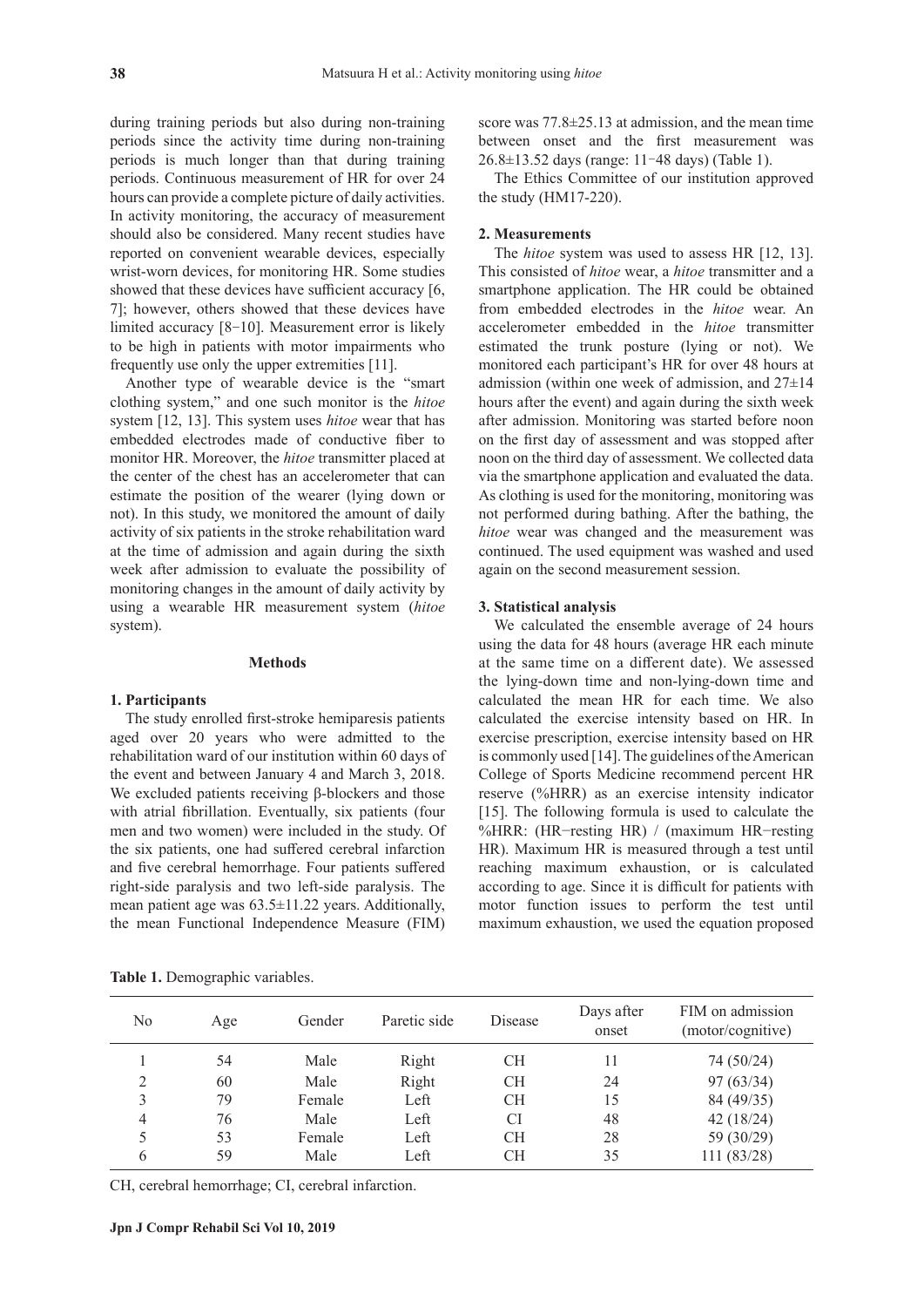by Gellish et al. (206.9−0.67×age) [16]. For the resting HR, we assessed HR during sleep (median HR during the time when the transmitter estimated a lying-down position from 12:00 a.m. to 5 a.m. [17]).

After calculating the %HRR, we integrated it for 24 hours and defined the value as the exercise intensity integrated value. We considered the finding as the exercise quantity in a day and performed further analysis. We determined the time proportions when the %HRR was <10%, 10–20%, 20–30%, and >30% and compared the proportions between that at admission and at the sixth week after admission.

# **4. Analysis**

The Wilcoxon rank-sum test was used to evaluate the data. JMP11 software (SAS Institute Inc., Cary, NC, USA) was used for all analyses. The significance level was set as 5%.

#### **Results**

The lying-down time in a day tended to be shorter at the sixth week after admission than at admission (10.3±1.89 hours vs. 11.9±3.52 hours, *p*=0.06; Fig. 1A). The HR while lying down did not differ between that at admission and at the sixth week (70.2±9.75 beats per minute [bpm] and 65.2±5.27 bpm, respectively), and the HR while sitting or standing was not statistically different between that at admission and at the sixth week (80.5±11.83 bpm and 79.7±10.01 bpm, respectively; Fig. 1B, C). The exercise intensity integrated value tended to be higher at the sixth week than at admission (228.8±75.70 min vs. 158.2±86.38 min, *p*=0.06; Fig. 2). The time proportion of %HRR <10% tended to be shorter at the sixth week than at admission  $(59.4\pm)$ 17.72% vs. 71.0±21.12%, *p*=0.06). The averaged time proportions of %HRR 10–20% and 20–30% were greater at the sixth week than at admission, although the difference was not significant (%HRR 10–20%: 25.6±9.51% vs. 22.5±16.81%, *p*=0.68; %HRR 20–

30%: 9.9±7.29% vs. 5.6±7.27%, *p*=0.28). The time proportion of %HRR >30% was significantly greater at the sixth week than at admission  $(5.1 \pm 6.56\%$  vs.  $0.9\pm2.26\%, p=0.03$ ). Figure 3 presents the proportions.

### **Discussion**

In this study on six hemiparesis stroke patients in our rehabilitation ward, we preliminarily monitored the HR and posture for over 48 hours at admission and again during the sixth week after admission by using a wearable HR measurement system. The lying-down time decreased and the exercise intensity integrated value increased at the sixth week after admission when compared with the findings at admission. Additionally, the duration of a high %HRR was significantly greater at the sixth week than at admission.

This preliminary study involving HR monitoring using the *hitoe* system revealed that stroke patients increased their daily activity during rehabilitation. The





The %HRR integrated values in a day at admission and at the sixth week after admission are presented.



**Figure 1.** Lying-down time (A), heart rate (HR) while lying down (B), and HR while sitting/standing (C). The lying-down time, HR while lying down, and HR while sitting/standing at admission and at the sixth week after admission are presented.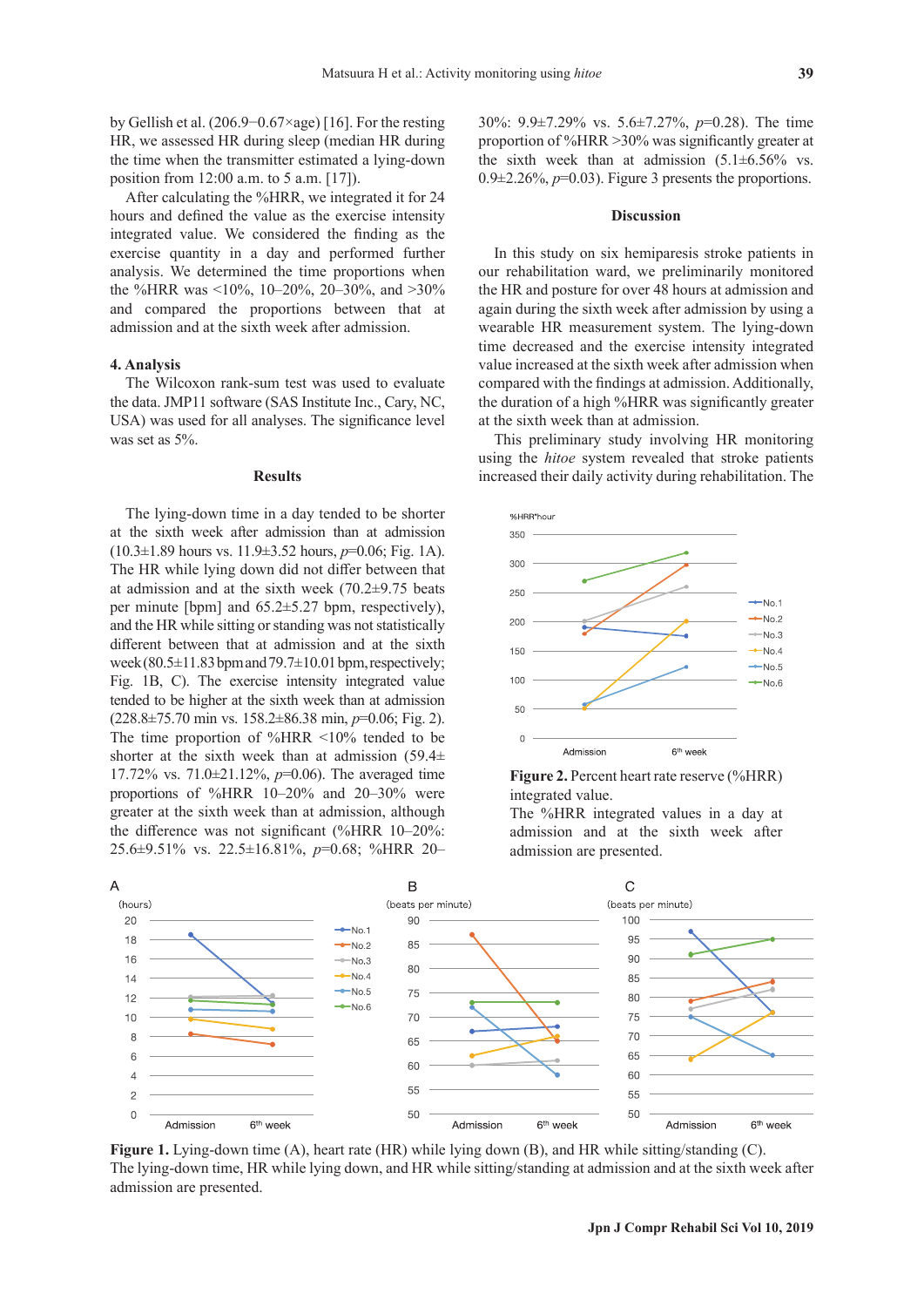



*hitoe* system can evaluate daily activity in two ways. One involves the assessment of exercise intensity based on HR, and the other involves the assessment of physical activity based on acceleration.

In exercise prescription, %HRR is frequently used [14]. Energy consumption during activity can be more accurately estimated by %HRR and % $VO<sub>2</sub>R$  than by other exercise intensity estimation approaches [18]. The validity of HR measurement by the *hitoe* system was confirmed through comparison with medical electrocardiography, and that of %HRR compared with  $\%VO_2R$  as measured by expired gas analysis (Matsuura et al., in submission). Aerobic exercise at an intensity of 40–60% is effective for improving exercise tolerance, and a target HR is set to achieve a %HRR of 40–60% [15]. However, in patients with motor impairments, exercise at such a high intensity is difficult [19]. In this study, during rehabilitation, the time proportion of %HRR >40% was as low as 0–5.5%. Exercise at an intensity of <40% can improve exercise tolerance as the 6-minute walk distance increases for stroke patients [20]. Among individuals with a low maximum oxygen uptake, the threshold of exercise intensity for improving exercise tolerance can be as low as around 30% [21]. Considering that many inpatients require rest for treatment in the acute phase and are in a deconditioned state when they become

stable and start rehabilitation, it is important to understand the range of intensity of daily activity, even though the intensity is low. In this study, the duration of intensity <10% decreased and the duration of intensity >30% increased at the sixth week when compared with the findings at admission, suggesting that the amount of daily activity increased during rehabilitation. An understanding of the relationship between daily activity as an inpatient and exercise tolerance/daily activity after discharge might be useful when considering interventions to improve exercise tolerance.

In this study, patient posture was estimated by acceleration, which was measured by the transmitter. The incline of chest acceleration when compared with gravity makes it possible to determine whether the patient is lying down or not lying down, and the time spent lying down in a day can be easily determined. Although there was no instruction to limit the patients' activity, the patients participating in this study were lying down for as long as 11.9±3.5 hours per day. This posture classification of whether the patients are lying down or not can be used to assess daily activity not only during the rehabilitation, and can also be used for feedback. There are many studies on the reliability of activity monitoring by acceleration and the validity of energy consumption [22-25]. Thus, the complementary